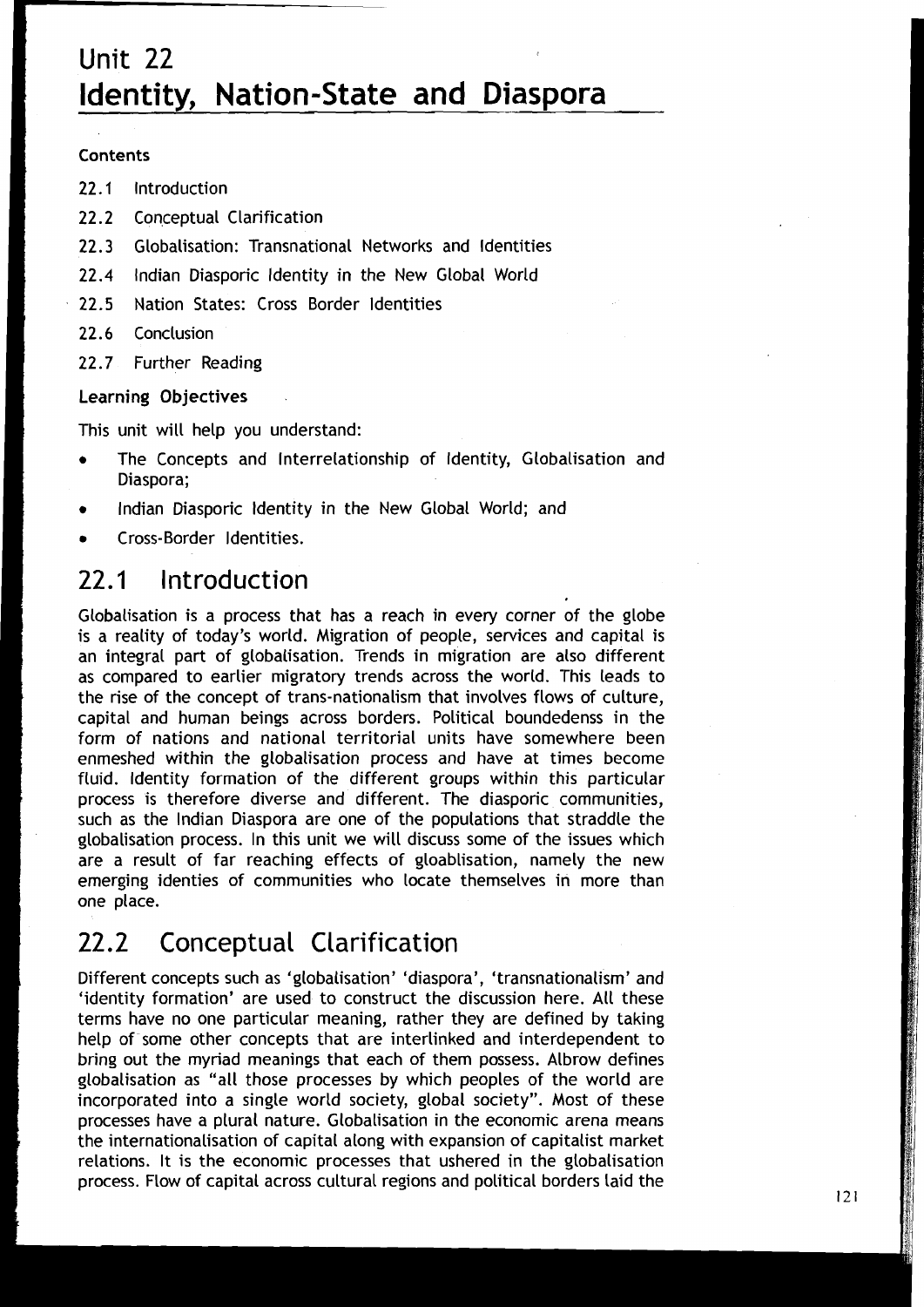Identity, Nation-State and base for creation of fluid boundaries; this process is essentially grounded in<br>Transnational Communities the patterns of conjtalistic trade. The essention attents of unaqual drawth the patterns of capitalistic trade. The economic patterns of unequal growth across the world fashioned the capital flows wherein different companies were able to have major financial operations as well as considerable organisational presence in several countries simultaneously.

> This process in turn created a moving population following the requirements of skills in the passage of capital creating networks of work relations, activities and socio cultural life designs that include their place of origin and several destinations simultaneously. Transnationalism is defined as "the process by which immigrants build social fields that link together their country of origin and their country of settlement. Immigrants who build such social fields are designated 'transmigrants'. Their lives cut across national boundaries and bring two societies into a single social fold". Therefore, development of transnational migration is intricately linked to the changing conditions of global capitalism and must be analysed within the world context" Today, they form an important ' component of any diasporic community.

> Herein, the manner in which a Diaspora is defined is of utmost 'importance, since this also has an impact on how the diasporic community perceives and later on strengthens its identity. The word diaspora relates to the ideas of a community longing for its homeland. In the beginning, this was applied to the Jewish community as they conceptualized their homeland as an imagined locality without any real territoriality. In the present times, this wqrd denotes any community that has migrates, regardless of its\ causes for migration, and 'its attendant anxieties of displacement, homelessness and a wish to return, then the case for considering overseas communities of lndian origin as a diaspora appears far stronger'. They are also characterized by the essentialising ideals of boundedness and the unity of locality and culture. Culture becomes one of the most important factors around which the lndian diaspora builds up its identities.

> Cohen (1997) argues that a diaspora can emerge from a growing sense of group ethnic consciousness in different countries, a consciousness that is sustained by, amongst other things, a sense of distinctiveness, common history and a belief in common fate.

> Identity formation processes and the actors that determine these processes within the diaspora can be located in the 'theoretical space shared by constructivism and liberalism'. Even in their unique position of being spatially located outside the home state, their identity perception remains constant, as the 'inside people' give enormous emphasis to the kinship identity. Moreover, the host country population, and their home country population also share this perception; their identity perception does not just change just because their locality of residence and occupation has changed. Barth's (1969) argument that identities in the form of ethnicities is essentially the construction and maintenance of boundaries; thereafter identity formation has been often interpreted as the essences of identity and are viewed by many 'as the content of an ongoing process of boundary construction, being constantly reinvented and shifted according to the requirements of the situation'.

## 22.3 Globalisation: Transnational Networks and Identities

The lndian diaspora is by no means a new phenomenon, it has existed since the first trading routes in the world were established. The lndian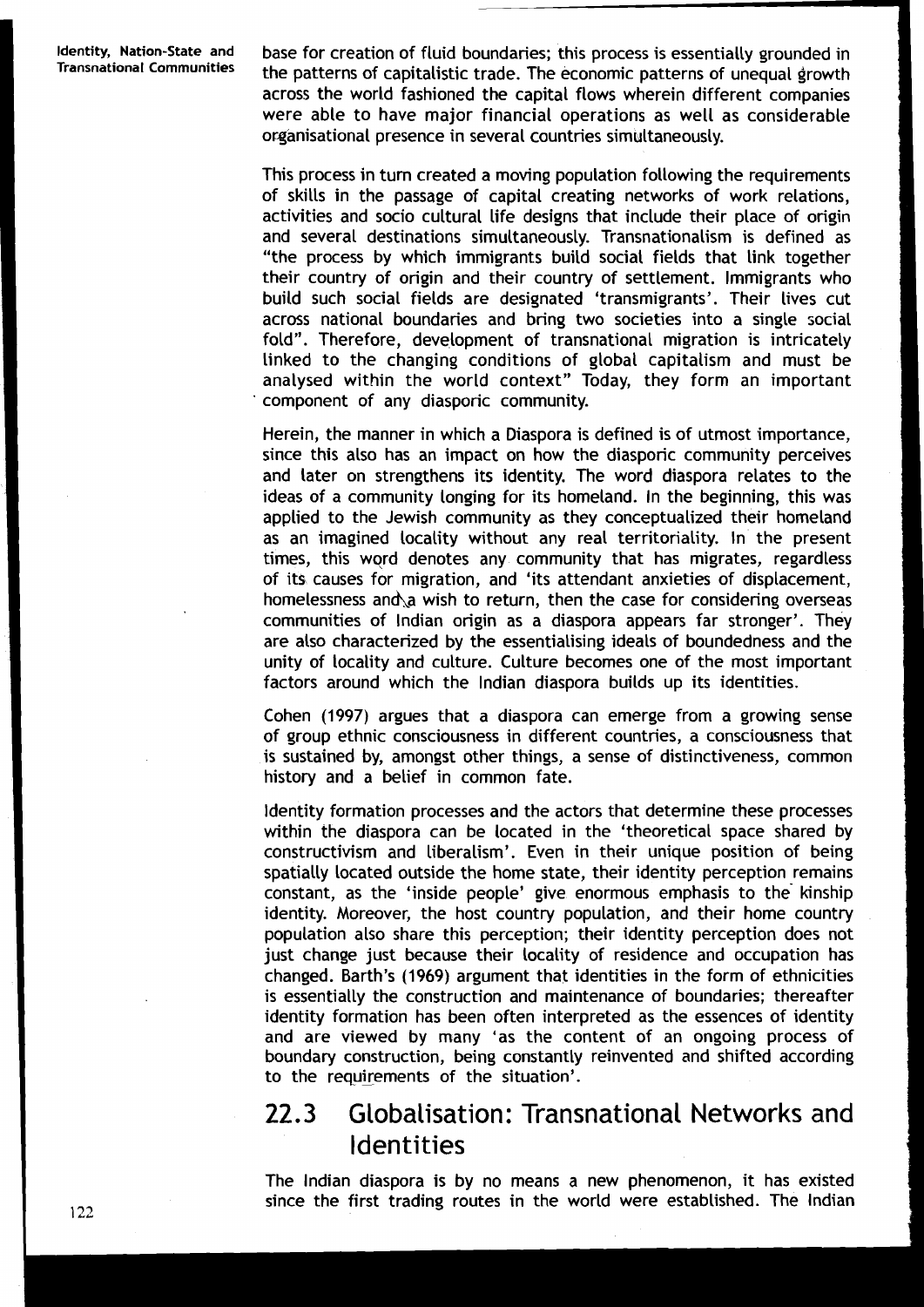diasporic communities were traders in Africa, South East Asia and the Identity, Nation-State<br>Modifersencen shores as well as soligious proachers in South East Asia and and Diaspora Mediterranean shores as well as religious preachers in South East Asia maintaining extensive kinship and economic networks. Larae scale migration of lndians in the nineteenth and twentieth century is a phenomenon of the colonial demand for labour in the distant colonies. This forms the old diaspora. The old diaspora of India consists of the lndian population of the earlier indentured labour in the sugar colonies of Caribbean, Africa and Oceania, free or passenger emigrants in Oceania and East Africa and Kangani / maistry labour to Burma, Malaysia and Ceylon.

Since lndian emigration to the West European countries also took place in response to demand for various categories of labour, and professionals after the Second World War. The difference between the PI0 and the NRI though is not much in these countries, yet, the second generation of the settlers have shown a different picture of the various processes that help govern identity formation.

The uniqueness of the presence of lndian diaspora in the western world lies in the fact that it is primarily a post World War II phenomenon; also, it is essentially a skill-based emigration. This has in turn shaped the identity formation processes and the nature of the identity thus formed within the diasporic Indian community inhabiting the Western nations. In the classification of waves of movements of the lndian Diaspora, this emigration is said to be the second wave of migration. Thus diaspora studies offer a critical perspective on the very visible thematic of cultural migrancy and on debates about transnationalism and post colonialism that find a resonance in the resurgent multicultural debates.

The old diasporic lndian community's essential character remained undeniably Indian, as is witnessed in the grocery stores that abound across the world, the enormous growth in the population going to the theaters and cinemas screening bollywood films and the increasing number of the various types of places of worship, be it gurudwaras, temples or mosques, The lndian diaspora as a group clings on to its identity as INDIANS. "If we listen to the steady but vigorous dialogue within its confines, best embodied in the views of young writers and publications within the community, these concerns are about being an Indian. It is about maintaining one's own culture, traditions and values, starting from family values and celebrating all things Indian".

The lndian diasporic community is not one ethnic whole, as is used in the description of ethnicity used to describe diasporas as one coherent ethnicity. This view is not exactly corroborated in the case of the lndian diaspora since it is not a one cohesive or ethnic identity, delineated sharply in religion, language, caste, locality and territorial bias. Many scholars such as Parekh **(1993)** and Vertovec **(2000)** and Baallard, **(2004)** consider religion to be the one of the primary elements that defines/classifies the lndian diasporic community, the one thread that provides the commonality, distinctiveness and shared history. In this context, religion as well as culture provide an ascriptive measure of social differentiation and offer a symbolic resource for belongingness. Yet, Hinduism is considered to be the 'ethnic religion' that is defined by a strong sense of 'rootedness in India' as is argued by Parekh **(1993).** About 85% of the people of lndian origin and the non-resident lndians are Hindus, for whom the idea of 'Mother India' holds deep spiritual symbolic and sentimental reverence that is renewed through regular visits and pilgrimages. This common identity that has been forged is so strong that it has also become a resource for political mobilization conducted by the Hindu right and the Hindutva forces in the diaspora. This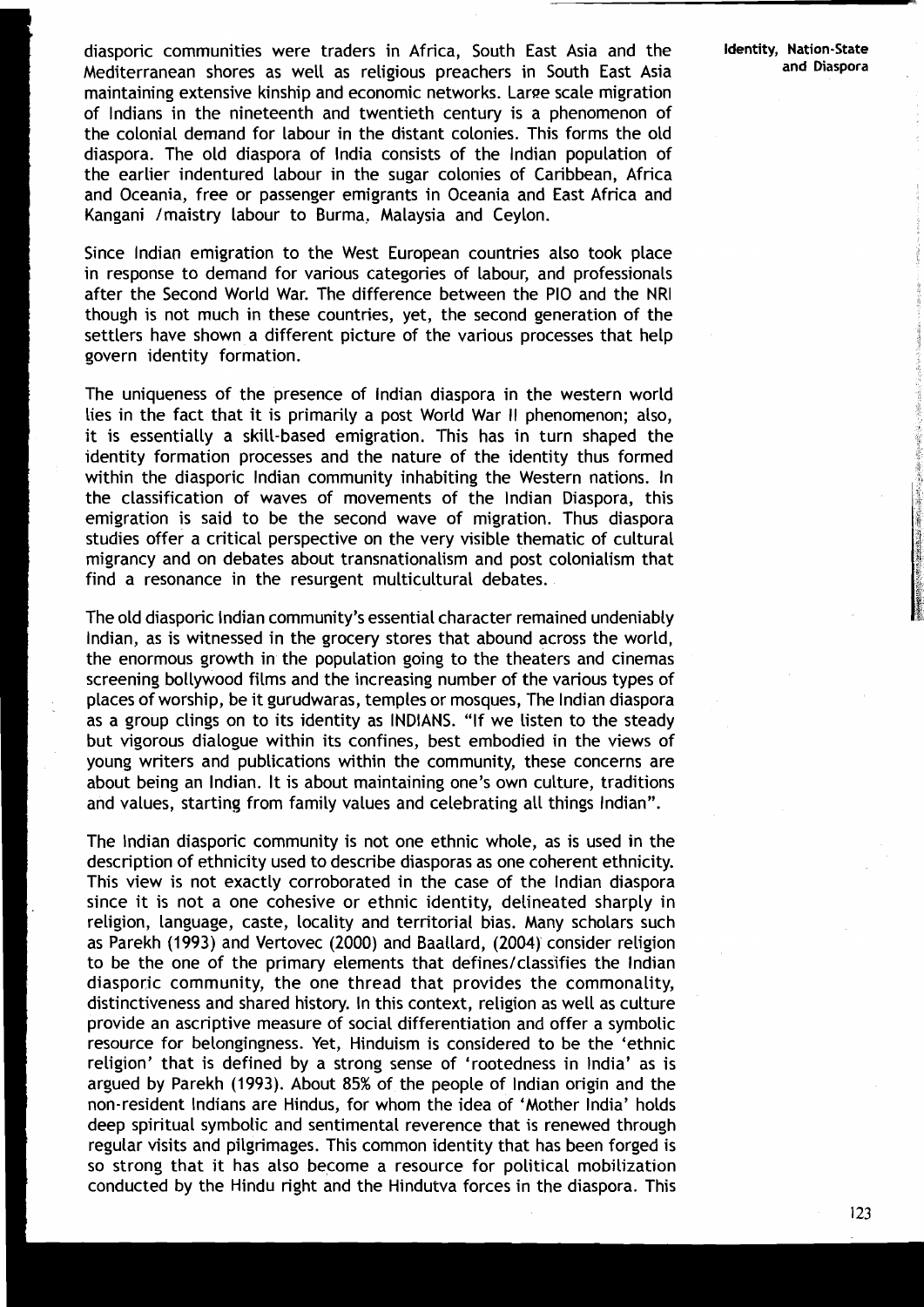**Identity, Nation-State and** is not an all-inclusive religious or cultural category as it excludes some of the **Transnational Communities** minority faiths that have substantial followers within the diasporic community. The lndian diasporic community in Europe is divided in terms of religion, as faiths other than Hinduism such as Islam, Zoaroshtrianism, Sikhism and Jainism also have their own gatherings, yet, ultimately they also brand themselves as Indians and thus emerges the sub group of lndian muslims to cite an example.

> lndian society is particularly charcaterised by the presence of caste groups; this is second category that is used as a symbol of identity that is used within the Indian diaspora denoting diversity, locality and difference. This is the site of narratives, struggles and territoriality deeply rooted in the sense of locality amongst the thinly segmented caste communities. 'This is at times reproduced through new networks and technologies' (Patel (2000) quoted in Singh). Though in some cases caste as a factor in identity construction has become weakened, in Europe, amongst the older generation settlers this was a major point of self-identification. Tied to this are the stocks of social and the cultural capital that were shared amongst the various communities that helped them gain prosperity and reach the present levels of development. The change in the attitude towards caste is seen clearly in the younger generation who grew up in the host nations and to whom the host nations became the homeland.

> Thirdly, language or region of origin is used as a marker of identity amongst the lndian disapora in Europe as the regional identities became more powerful where common language formed an important link. The importance of the intertwine of language and region is seen in the various cultural communities of Tamil, Telegu, Malayalam, Bengali and Gujarati associations, where communities comprise of different religions and caste but speak the same language and form the same region. This is more clearly brought out in the networks that exist within the community and encompasses people from various segments in its fold. Moreover, this is the site of passing on the oral traditions that are inculcated on an individual family basis. So linguistic affiliation brings into its fold the manifolds of culture that plays a significant role in the construction of identity.

> Taking all the above factors and processes into consideration, perhaps the core feature that defines the lndian diaspora is its collective imagining of India - of emotions, links, traditions, feelings and attachments that together continue to nourish a psychological and sociological appeal among the successive generations of emigrants for the mother country.

> To comprehend this reality in the changing nature of the identity formation amongst the lndian diasporic community, one has to look into the elements that will focus on the contradictions, the processes of exclusion, the fissures in the memories of successes and selective silences on the happenings that no one wants to acknowledge.

#### **Reflection and Action 22.1**

What do you understand by transnational communities?

## **22.4** lndian Diasporic Identity in the New Global World

The last forty odd years that saw the emergence of the lndian diaspora as a major force within the world community is the saga of its progress and /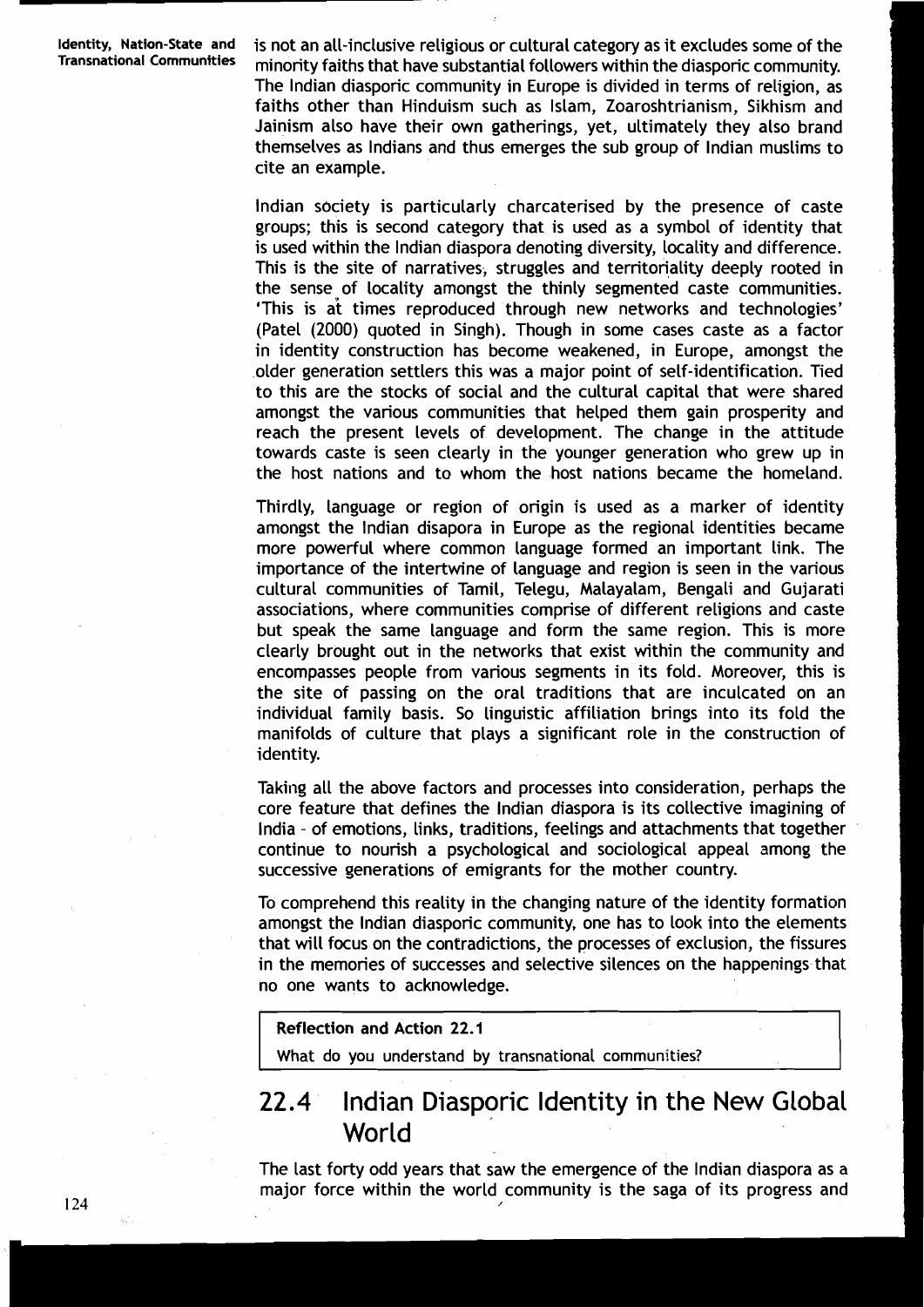achievements. Though there were several hiccups (in the form of racial **Identity, Nation-State**<br>hatred that thou ancountered from the best nations) that at times lod to and Diaspora hatred that they encountered from the host nations) that at times led to ! race riots, the lndian diasporic community strove towards development **<sup>I</sup>**that paid off so well that today they are a force to be reckoned with in their own particular spheres. The impact of the globalisation process is seen in the diasporic Indian community's qualities of resilience and continuity wherein all the fragments manage to coexist together. Without this feature, they might not have reached the present levels of achievement and development that has marked their rise. This was accompanied by an increasing visibility in the host nation's public life as well as the cultural sphere. The picture of harmony and equality that they projected is the one that is concurrent in the imagining of the majority of the world today. So, 'curry' has become almost the national food of Britain and lndian soul music the most in thing of the music world, making them a glorious picture of accomplishment. Yet, 'the image of the lndian community situated on a road to perfect harmony defined by the mainstream may equaliy be seen in a different light ... the temptations of measuring any historical phenomenon in terms of progress are attractive but they do not grasp the complexity of uneven development and even more importantly, they miss the elements of contradiction, a rich and veritable presence of forces that shape diasporic identity'.

The problems at first exist on the generational levels. 'The second and third generational issues are of main concern to the internal mechanics of how the Indian community functions and how it treads the waters of an aggressively and rapidly changing culture' and these concerns surface as a major issue of representation in cultural gatherings, writings and even films and television shows' in the European Union. The tendency to define themselves as lndians is predisposed by the wish to ascertain themselves as non-resident Indians. The inherent dualism is what creates the question mark; a wish to cling on to the mythical homeland that exists on only in their memories. As the new generation does not posses any such memory, therefore, their identifications with this becomes problematic.

Their conception of themselves is not one of a life in exile, forced by the extenuating circumstances but that of a natural acceptance of the place where they grow up as their homeland. They do not require the anchor of the homeland so as to construct their own identity. The older generation who have though adjusted to the new configuration of their hostlands would yet like to adhere to the India that lives on in their memories and at times who refuse to face up to the reality of today's India. So they are enthralled by the constructed identities set in their own frames of reference. What happens is, that they then begin to believe the surreal image as projected by the filmmakers and this carries forward the culture of the homeland. The nostalgia embedded in the older generation's memories that they present to their children makes it difficult for the present generation to compute with the present day India.

Moreover, the new generation also has a problem with the 'Indian' identity with that of the primarily ljnguistic or community based identity that is built by the older generation. The adoption of the multiple identities as Tamils or Gujaratis first and then lndians also confuses them. They also find it difficult to differentiate between the two afore mentioned identities. The adoption of multiple identities and the ease with which the lndians slip in and out of and into the other is also bewildering, and then comes the posit: which one is better and which one to adopt? Added to this is their own identity as British Indians or French Indians/Asians etc. The small segments based on regional and linguistic delineation also creates a locale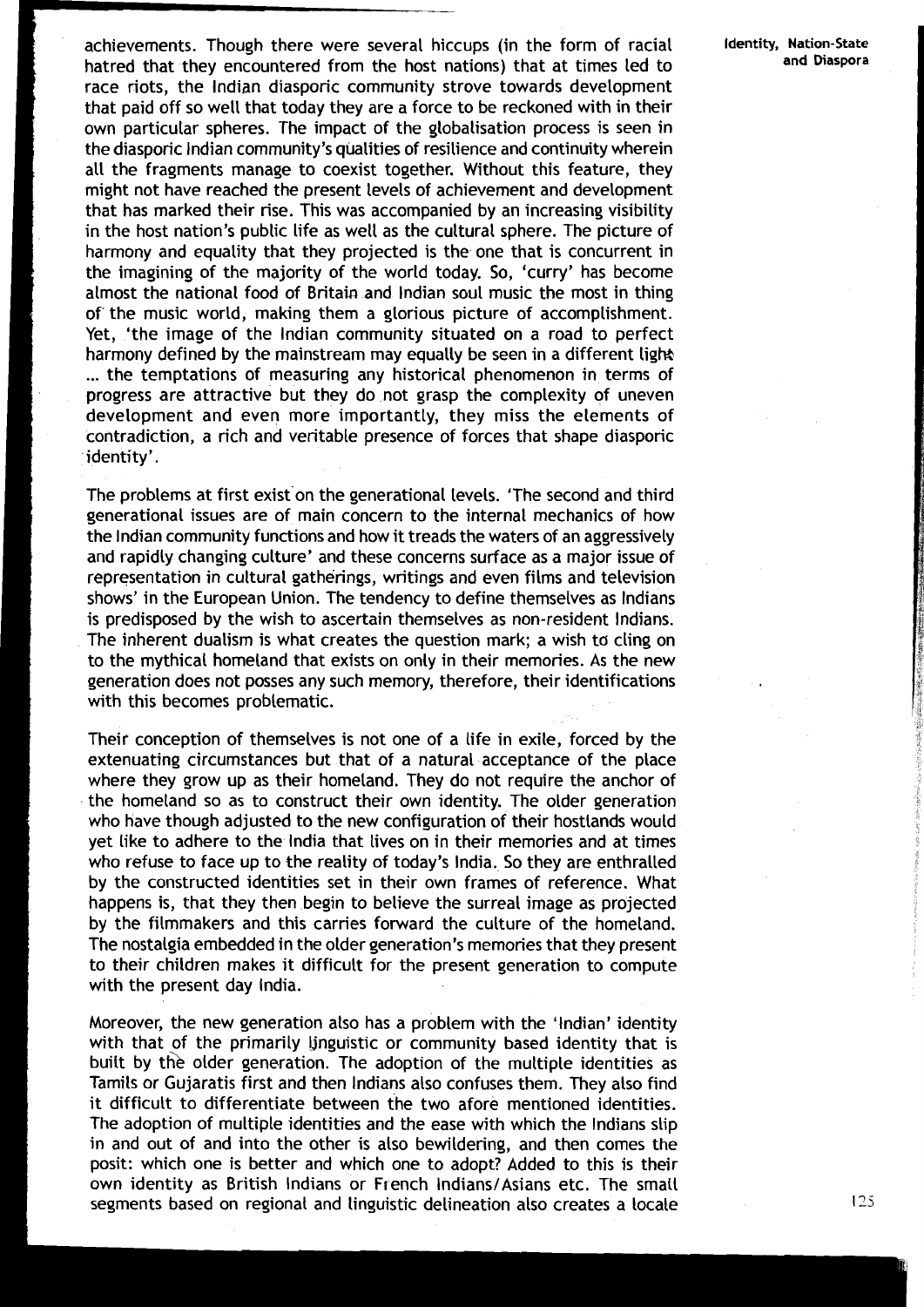**Identity, Nation-State and**  where the value judgment is made as to what should be passed on to new Transnational Communities approaching and what should not be leaving the vermeen concention with the generation and what should not be, leaving the younger generation with the biases that linger on amongst the older generation.

> The rise of an underclass among immigrant Indians has grown sizeably over the past two decades. Yet their concerns, struggles and issues have not yet registered with conscience in the media or the public life of Indians. Mostly survival is the only thought in their minds and they identify with the poor, identification processes then become even more difficult as they have to deal with dual resistance from the immigrant well settled population and the native populations.

> The new generation also faces a problem in that though they adhere to the imagined lndia of their parents' memories, they do not have any desire to come back to lndia as very simply they do not fit in. They have thus sought different methods to assert their identities. Whereas the earlier generation was content to remain as passive actors in the international arena, now they choose to assert themselves. The interest groups of the lndian diaspora in the western world now have a visibility that was lacking before. Here the point to mention is that 'identity does not always determine interests, ... some times identity is the interest. Since identities and interests are determined by social interaction, there is space here for domestic actor participation. This domestic actor has now gained enough credibility on the world stage to stake its own claim on its diaspora as has been the case with India. Now is the time when the lndian diaspora wants to know lndia and lndia also wants to know them. The result is the policy initiative in the form of dual citizenship. 'Consequently the process of identity construction becomes purely political and pits conflicting actors against each other ... it is a conflict over power to determine national identity'. Thus the diasporas become dynamic.

> In the context of the lndian diasporas this dynamism is further accelerated by the infusion of young blood in the form of the new recruited members of the software and information technology who then become an intrinsic part of the per-existing diasporic community. They project their identity as a pan lndian identity, undoing the shackles of the earlier forces of language, region, religion etc. This is the identity that then is put in front of the new generation of the diasporic community, who are in turn baffled by its complexity

> The problems of integration that are faced by the new generation amongst the lndian diaspora is not easy, they do not at times fit in with their imagined home land as well as the host land where they have grown up. The discrimination thus faced makes them frustrated and they adopt different methods of assimilation. The xenophobia and racial discrimination that the lndian diaspora faces in the European Union has also been acknowledged by Dr. Willem van der Geest, Director, European Institute for Asian Studies, Brussels in his inaugural speech on the occasion of the GOPIO conference held in Brussels in November 2004.

> Moreover, the segmented societies that exist within the lndian diasporic community at times pose threats to the relations between the host land and homeland. Here, the identity formation is on extremely narrow fanatical ideals and this becomes an embarrassment for both the nations in the international arena. These contribute to the changing nature of the identity formation processes within the lndian diasporic community. None doubt the emergence of the lndian diasporic community as a force to be reckoned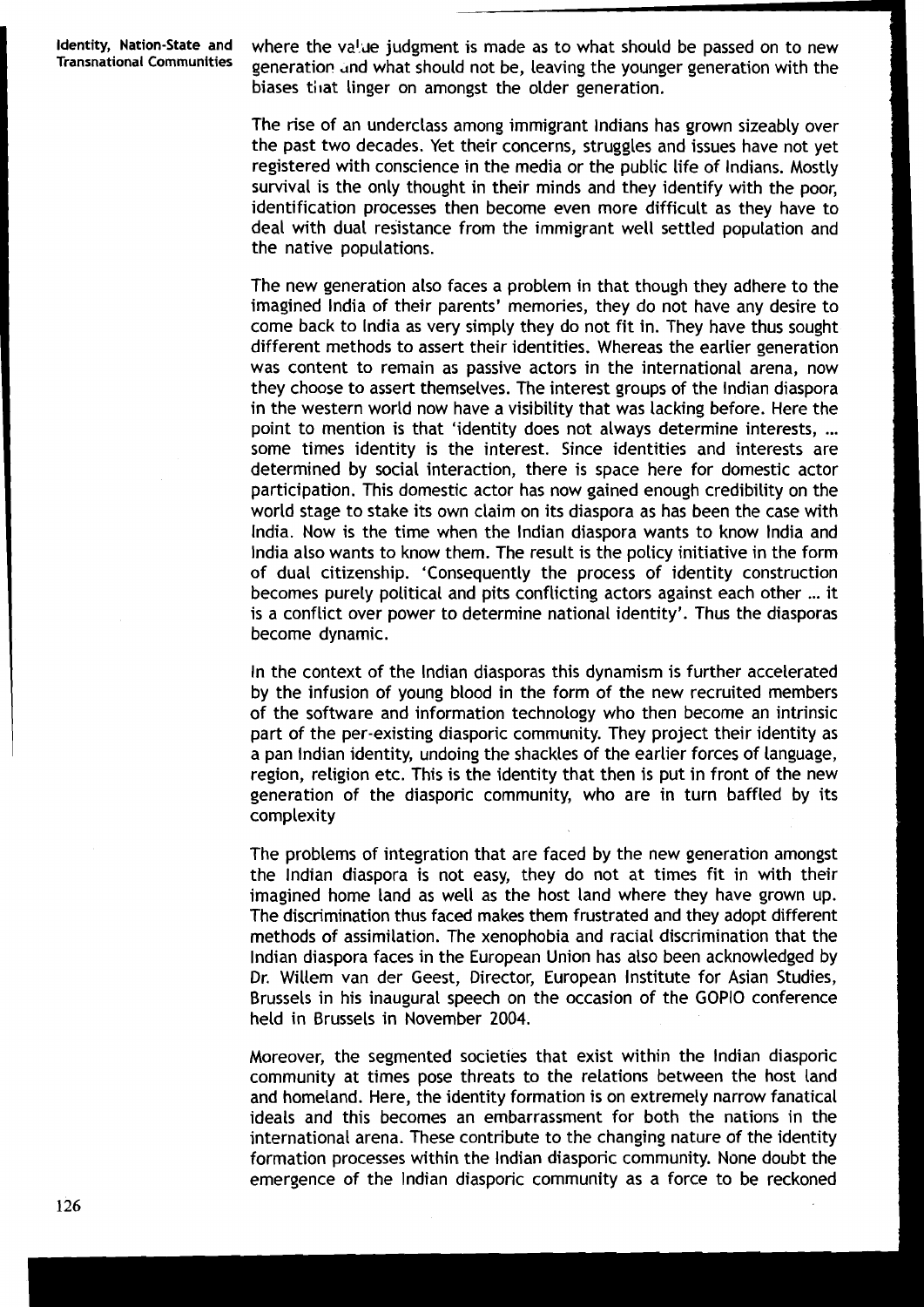with in the host nation and also its impact on the homeland as well as the increasing complex relations it has with the economy and society it is located in.

Since processes of identity formation never occur outside the socio-political and cultural contexts, with the changes in these situations the processes of identity formation will also change. This event will not manifest itself in an event one day but will slowly happen as a series of small and perhaps irrelevant events that escape notice.

## 22.5 Nation States: Cross Border Identities

Transnational capital and labour flows that have fuelled changes in the identity formation have had minimal impact on the idea of the nation states. Nation state in itself presents a double image, state, that is the political category with a territorial boundedness and sovereign powers of governance and the nation a constructed cultural category. Together, the term denotes the nation that has existed prior to the state. The nation states of the world are unequal in terms of both political and economic power and occupy different niches in the globalisation process. Thus, globalisation is in itself a binding factor in the world showing that economic flows that control international migration also shape "the migrant's responses to these forces and strategies of their survival, cultural practices and identities within the world wide historical context of differential power and inequality".

It was assumed that the progress of globalisation would loosen the bonds of nation states, yet, this has not happened. The pre-eminence in the existence of nation states can be correlated with the identity formation of the immigrant communities and the relationship between their social and political affiliations and ethnic loyalties. It is observed, "the transnational context of migrants' lives develops from the interplay of multiplex phenomena - historical experience, structural conditions and ideologies of their home and host societies". Economic dislocations cause vulnerability amongst the migrants resulting in transmigration in search of security. Thus during the first Gulf War in 1991 thousands of lndian immigrant workers who had to leave from the Persian Gulf nations moved on to African, Australian and American shores, the pre-existing socio-economic networks that opened up to absorb the stress helped them. These networks had been maintained by recurrent communications to and with their home societies whose patterns of culture is a part of the daily lives of the immigrants. This also highlights the importance of remittances sent by them to their homeland and that in provide them with security in times of stress. The transmigrants are therefore rooted in two cultures: both their home and host societies creating several identities that they use simultaneously depending on the context. 'This multiple identity formation of the transmigrants' also is their articulation of resistance to political and economic upheavals experienced by them even as they construct their survival mechanism. The Fijian Indian population who fled Fiji following the various coups to Australia and New Zealand have slowly and steadily relocated to other parts of the world. The sense of insecurity also prompts them to maintain these multiple identities, as they do not know which path/identity will sustain them in crisis.

The class relation within the transmigrant society is well defined and dominated by the interests and ideologies of both the host and home countries. These dominations are stable arenas of creation and renewal of classlcaste continuum within the lndian diasporic community. This in turn Identity, Nation-State and Diaspora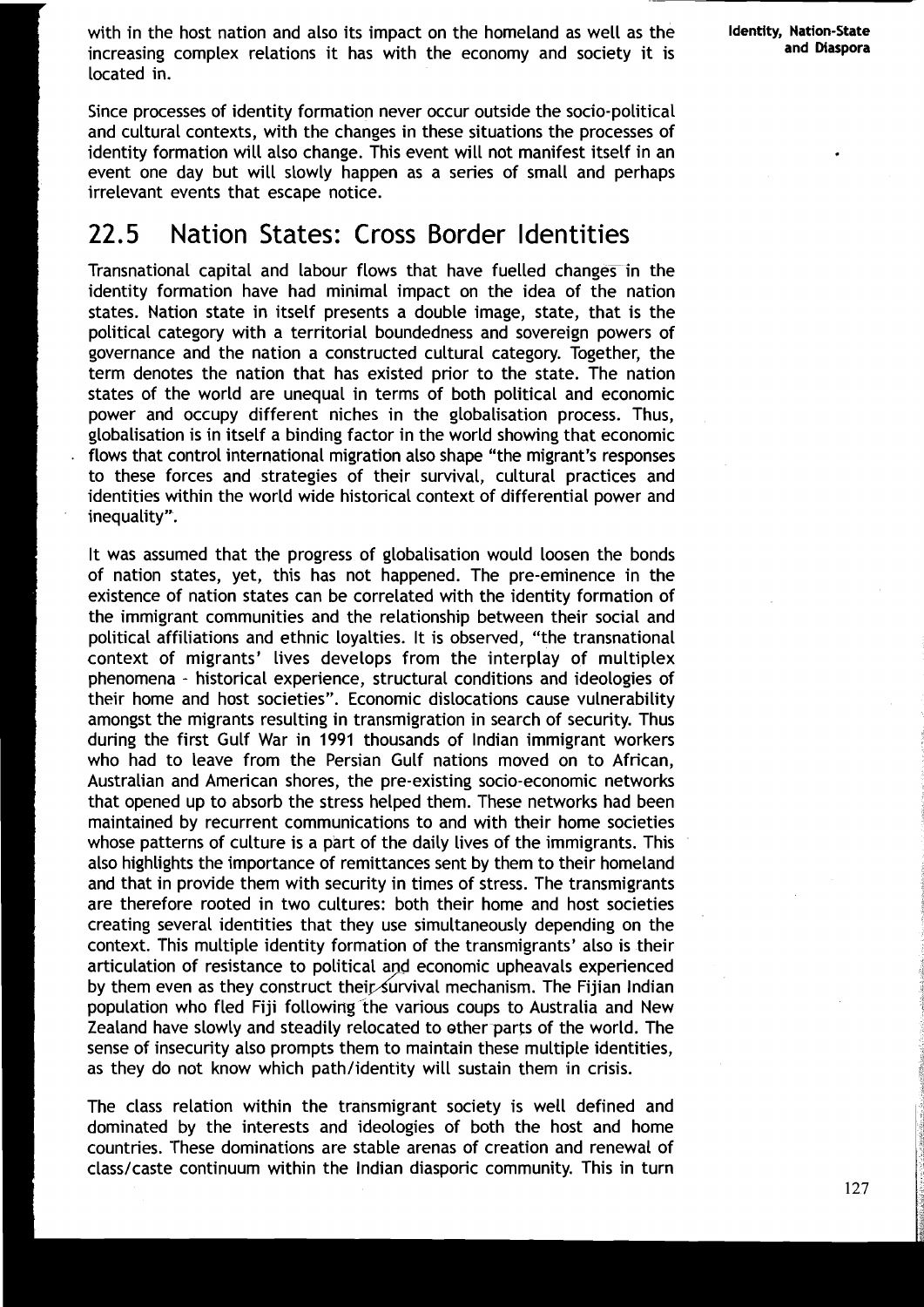Identity, Nation-State and is related to the experiences of nation-building of the transmigrants', pointing Transnational Communities to the continued importance of the category of the nation states. Together they create a multicultural society that acknowledges the existence of pluralsocia groups/ethnicities/races.

> The multicultural contexts created by contemporary large-scale skilled labour migration, often willingly, create complex international bonds that are difficult to explain in commonly accepted understanding. This is accentuated in the case of the receiving nations as they are "awash with the fear that they are inundated with refugees, though dealing with but a fraction of the world's total, has contributed to a sense of siege, one in which anti-immigration platforms have well been served". Multiculturalism is usually understood as ' the 'inclusion of cultural differences within the formal institutions of representative government and civil society, it is best understood specifically to describe one possible political response by a host government to various forms of migrancy'. What this translates into, is the civility of nationalism wherein enfranchisement of migrated people whether current or residing for a longer period is granted.

> Though many of the Western nation states endorse the concept, yet, their political processes exhibits a diametrically opposite tendency as is witnessed in the New Constitution for Europe that seeks to define the kind of belonging that could be best enumerated as the "OLD Idea of Europe". This brings out the real differences in the conceptualizations and the implementations of  $\frac{1}{k}$ the policy of multiculturalism. This has been exacerbated in the wake of the destruction 9 / 11/2001, when the entire world has been refashioned into camps of they, and us, the eurocentred world against the barbaric tribalisms that exist in certain states. Paradoxically, it is within these years that the lndian diaspora has received a fillip in the concretization of their identification process as an "lndian" beginning with the large-scale celebrations of the 'Pravasi Bharatiya Diwas'. Simultaneously, it is also true that "Europe is as much the site of longings rooted in tradition- regional, national and European - as is a site of transnational and trans European attachments ... Slowly, Europe is becoming Chinese, Indian, Romany, Alabnian ... drawing on the varied geographies of cultural formation". Yet, accompanying the cosmopolitan consumption comes ethnic loyalty as a source of identity building process along with communal security and cultural nourishment. This is actually the cause for the increased calls and maintenance for ethnicity and cultural based schools, cultural and religious autonomy and an attempt to travel to the 'homeland' or re-enactment and revitalization of the histories and narratives of the diaspora. This reactivated interest in the homeland is exactly what is now being witnessed in the case of the lndian Diaspora, a diaspora that is concerned with "the interaction of space, identity and power, particularly at the geopolitical scale". Thus, there is resurgence in the interest of the second generation lndian diaspora towards the political scenario in the 'homeland' meaning India.

> This could also be constructed as a change in the identity formation processes, wherein, a diaspora could be reconstructed as minimalising the impact of the experience of loss of the concerned cultural location and reaffirming the processes of culture, territoriality and identity construction. The second generation thus continues to forge its identity with the perceived homeland.

#### **Refelection and Action 22.2**

What are the ways in which Indians articulate their sense of identity? How is the nation-state implicated in the globalisation process?